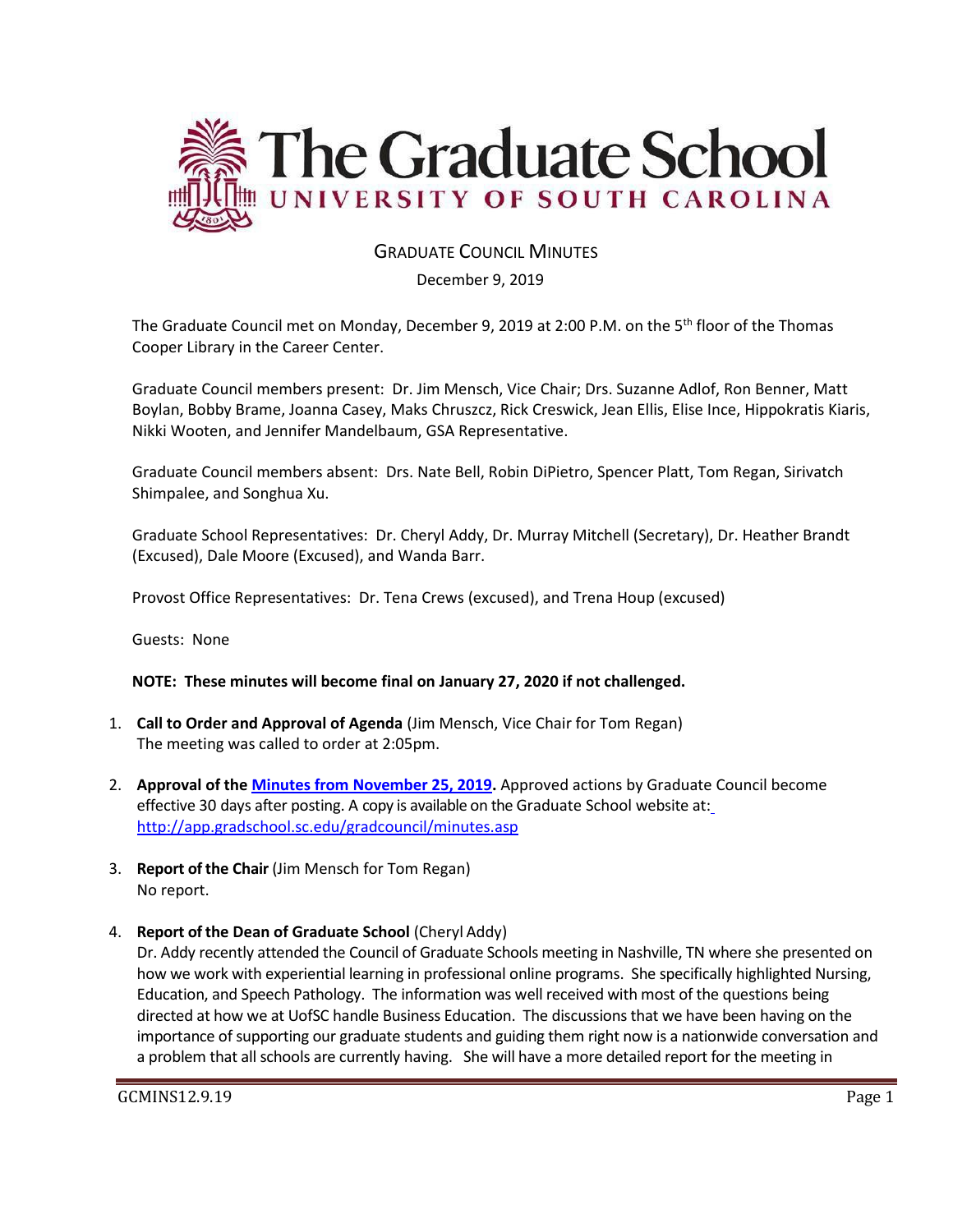January.

## 5. **Report of the Secretary of the Graduate Council** (Murray Mitchell)

As ever, if issues arise in your programs, Dr. Mitchell invited the members to either let him know so that he can possibly add the topic to our agenda with any available background information to facilitate an informed discussion, or, to bring up a topic for 'new business.' The intention behind moving much of the business to committees was to free up time for consideration of substantive issues by this group. So, please remember to solicit topics of concern for graduate programs from your program colleagues.

The Hooding ceremony will be held in the Koger Center on Monday, December 16, at 9:30. Arriving before that time is always appreciated. So far, we are anticipating close to 200 students to attend (including Summer and Fall graduates). For some context, we had approximately 150 students this past spring.

As a reminder, there was discussion at a prior meeting with regard to the procedures for Special Topics Course proposals. This process is addressed in ACAF 2.03 which is currently being revised. When those revisions are final, and the policy is approved and posted, we will move to sending proposals for graduate special topics courses directly to the Registrar. Until then, we will continue with the current practice of proposals going first through the Graduate School. Please remember that the sooner Special Topics Courses are submitted, the sooner the Registrar can post the course, and the sooner the students can register for those courses.

Our next meeting will be Monday, January 27 at 2:00. For your convenience, it may be more helpful to remember that our meetings are consistently held on the fourth Mondays at 2:00, with exceptions in December and May. Please add these meetings to your calendar.

- 6. **Report on Professional Development** (Murray Mitchell for Heather Brandt) No report.
- 7. **Report of the Graduate Student Association Representative** (Jennifer Mandelbaum) Jennifer reported that GSA will not meet again until January 31, 2020. She and Dr. Jean Ellis met briefly to discuss how to get GSA representative's thoughts regarding the UofSC potentially dropping the GRE requirements as a screening criterion on scholarship and fellowship applications. GSA will have more feedback in the Spring semester.
- 8. **Report of the Academic Policy and Practices Committee** (Jim Mensch) No report.
- 9. **Report of the 500/600 Level Courses, Distributed Learning and Special Topics Courses** (Murray Mitchell)

This report is presented to Council for informational purposes only; no action is necessary.

**500/600 Courses for December 2019 Grad Council** (CCP = Course Change Proposal; NCP=New Course Proposal)

**HRTM 590** (3) Hospitality Leadership (STC: Summer 2020)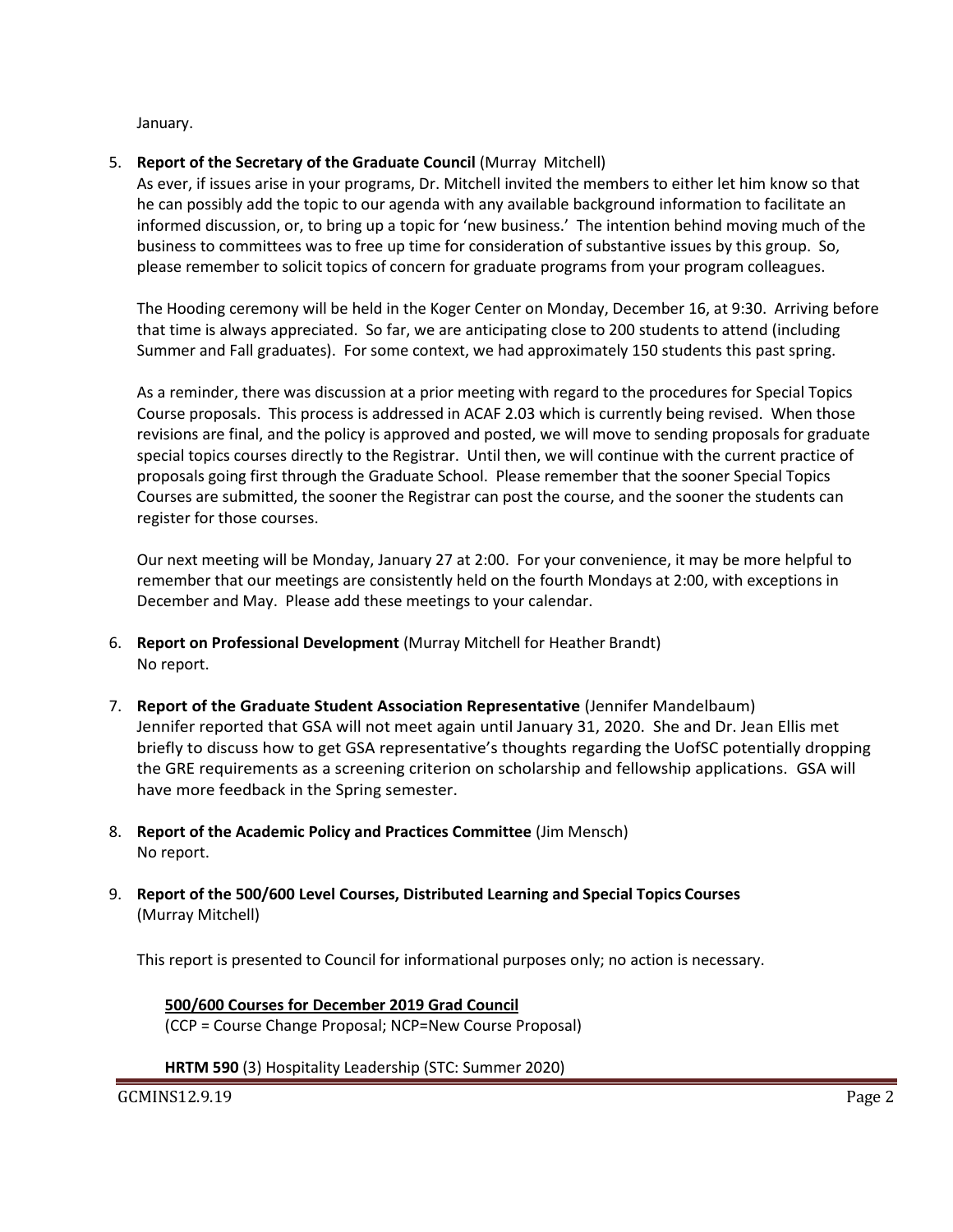**THEA 599** (3) Costume Construction for the Performer (STC: Spring 2020)

#### **Distributed Learning Proposals**

**ACCT 741** (3) Lean Operations and Business Sustainability (STC: Spring 2020) **HRTM 590** (3) Hospitality Leadership (STC: Summer 2020)

#### **Special Topics Course Proposals**

**ACCT 741** (3) Lean Operations and Business Sustainability (Spring 2020) **ECON 898** (3) Negotiations (Spring 2020) **HRTM 590** (3) Hospitality Leadership (Summer 2020) **THEA 599** (3) Costume Construction for the Performer (Spring 2020)

- 10. **Associate Graduate Faculty Nominations** (Murray Mitchell) None at this time.
- 11. **Fellowships and Scholarships Committee** (Jean Ellis)

Dr. Ellis advised the Council that her committee will have a meeting to review the onslaught of proposals and applications that will be arriving between early January, February, and March. She asked that the Council members please go back and encourage graduate directors and advise faculty in their units to nominate deserving students in their departments for these prestigious financial awards. These awards are for incoming and returning students.

Additional information on funding opportunities can be found on the Graduate School web page here: [https://www.sc.edu/study/colleges\\_schools/graduate\\_school/paying\\_for\\_graduate\\_school/fellowships\\_aw](https://www.sc.edu/study/colleges_schools/graduate_school/paying_for_graduate_school/fellowships_awards/index.php) [ards/index.php](https://www.sc.edu/study/colleges_schools/graduate_school/paying_for_graduate_school/fellowships_awards/index.php)

#### 12. **Report of Science, Math, and Related Professional Programs Committee** (Rick Creswick)

Below is a list of proposals reviewed by the Committee. Each curricular action can be viewed at this Public Agenda review site:

## <https://www.sc.edu/programproposal/agenda/?id=78&code=GCO>

At this Public Agenda link, the individual proposals are not live-linked, but agenda items are listed in alphabetical order. To view the full proposals, GC members and Committee Chairs still need to go to the Committee Review site, and filter for "Committees", then for the "Committee" called "Added to Grad Council agenda."

- **LAWH 738** (3) HIPAA & Records Compliance, Law, NCP: Spring 2020
- **LAWH 750** (2) Health Systems Legal Externship, Law, NCP: Spring 2020

## *These proposals were unanimously approved by Graduate Council.*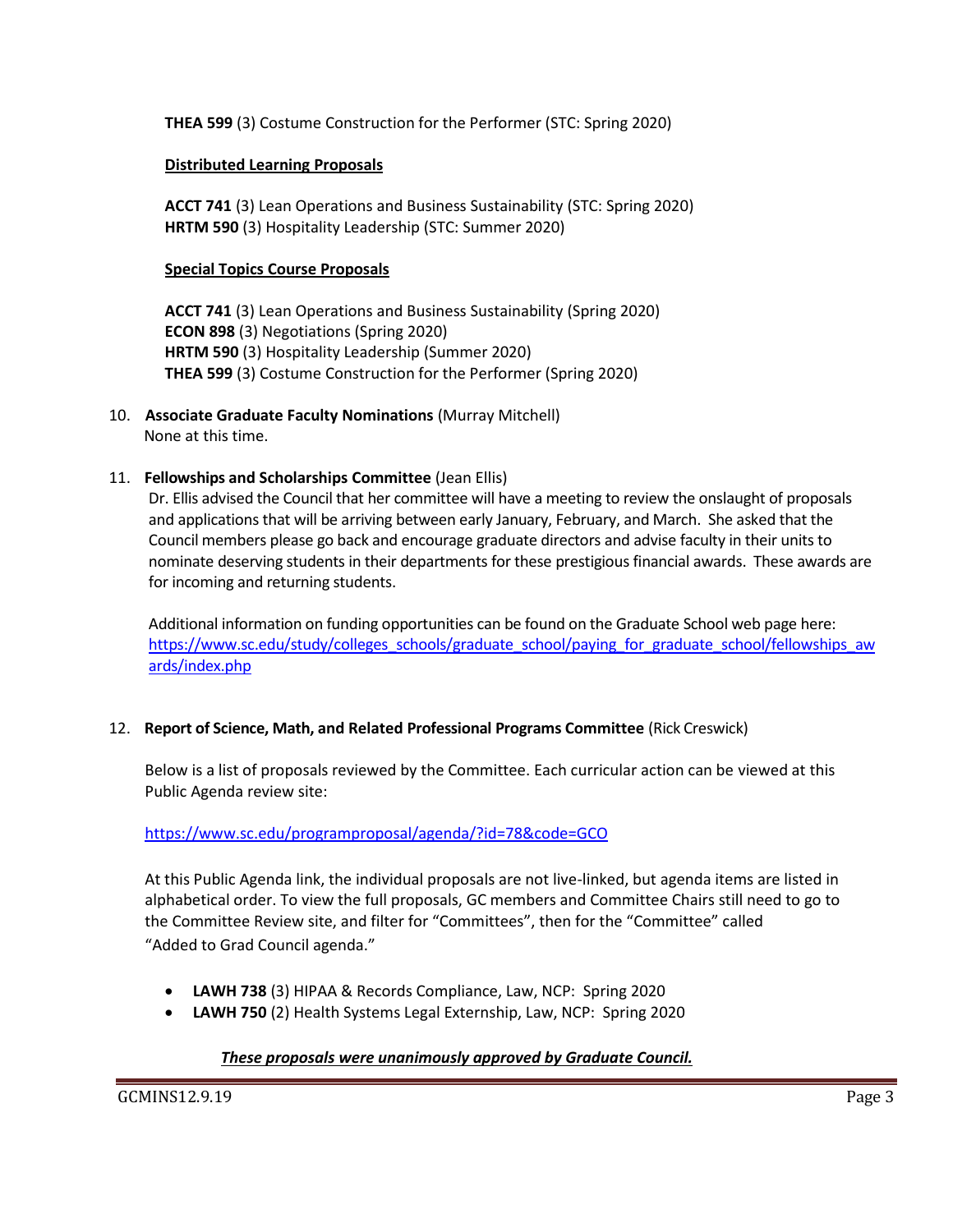13. **R**epor**t of the Humanities, Social Sciences, Education, and Related Professional Programs Committee**  (Murray Mitchell for Robin DiPietro)

Below is a list of proposals reviewed by the Committee. Each curricular action can be viewed at this Public Agenda review site:

<https://www.sc.edu/programproposal/agenda/?id=78&code=GCO>

At this Public Agenda link, the individual proposals are not live-linked, but agenda items are listed in alphabetical order. To view the full proposals, GC members and Committee Chairs still need to go to the Committee Review site, and filter for "Committees", then for the "Committee" called "Added to Grad Council agenda."

- **EDRD 797** (3) Assessment for English Language Learners, Education, CCP: Spring 2020
- **EDRD 798** (3) Curriculum Design and Materials Development for English Language Learners, Education, CCP: Spring 2020
- **EDST Major / Degree Program,** M.Ed. in Special Education, Education, Change to Existing Program: Fall 2020
- **EDTE 820** (3) Principles of STEM (Science, Technology, Engineering, and Mathematics) Integration, Education, NCP: Spring 2020
- **SPTE 720** (3) Advanced Live Entertainment Management, HRSM, NCP: Spring 2020
- **SPTE 765** (3) Advanced Sales in Sport and Entertainment Management, HRSM, NCP: Spring 2020

## *These proposals were unanimously approved by Graduate Council.*

- 14. **Report of the Grievances, Appeals and Petitions Committee** (Bobby Brame) No report.
- 15. **Other Committee Reports** None at this time**.**

# 16. **Old Business**

None at this time**.**

## 17. **New Business**

Dr. Rick Creswick brought up the issue that there is a move within the College of Arts and Sciences toward a new policy to limit teaching assistants eligibility to four years. Research assistants will not be affected by this new policy. He feels that this move will cause major problems. They are already having to hire students from Engineering and other departments to teach undergraduate labs. He doesn't know the rationale behind this decision. After much discussion, and confirmation that (a) no others present were aware of any such policy in other colleges, and (b) colleagues in other departments within the College of Arts and Sciences were equally concerned with potentially negative impact of such a policy on their programs. A closing suggestion was that he go back to the